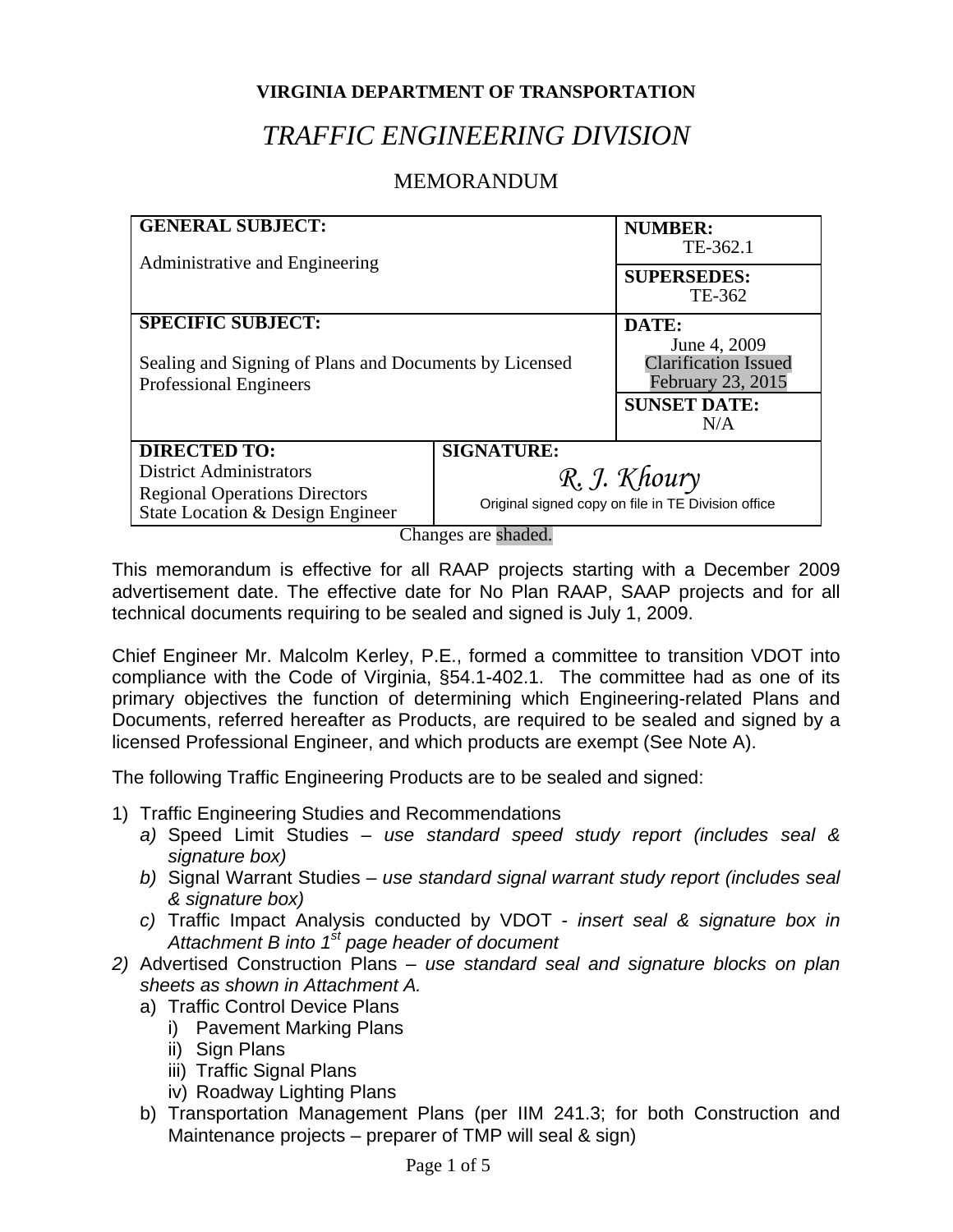- *i)* Includes changing speed limit for Work Zones *use form from TE Memorandum 350 (includes seal & signature box)*
- *3)* Traffic signal design and modification *insert seal & signature box in Attachment B into 1st page header of document* 
	- a) New signal phasing and changes to signal phasing (See Note E)
	- b) New clearance timing and changes to clearance (yellow and all-red) timing
- *4)* Safety studies requiring detailed engineering and/or detailed accident analysis or corridor traffic safety studies (See Note B) - *insert seal & signature box in Attachment B into 1st page header of document*
- *5)* Guardrail recommendations guardrail design *use standard seal and signature blocks on plan sheets as shown in Attachment A.*
- *6)* Through Truck Restriction Studies and Recommendations (See Note C) *use standard through truck restriction report (includes seal & signature box)*
- *7)* Operational / Capacity Analysis (See Note D) - *insert seal & signature box in Attachment B into 1st page header of document*
- *8)* Traffic Control Device-related additions or modifications to the Road and Bridge Specifications and Road and Bridge Standards - *insert seal & signature box in Attachment B into 1st page header of document detailing the new or modified standard. Note that traffic control device standards, specifications, and insertable sheets in effect on July 1, 2009 are grandfathered and not sealed.*

### **Notes:**

- A. Products required to be sealed and signed may be signed by an exempted engineer through June 30, 2010.
- B. A review of crash data and the physical characteristics of the roadway that includes an evaluation of potential engineering countermeasures (physical roadway improvements and/or use of traffic control devices) to reduce the potential for crashes at that location or along that section of road. The resulting product (may be a simple design sketch) shall be sealed and signed.
- C. Through truck restriction studies and recommendations respond, according to law, to a formal request by a local governing body to restrict a particular roadway to through truck traffic. Studies involve a review of crash and traffic data and the physical characteristics of both the roadway requested to be restricted to through truck traffic and the identified alternate route, as well as public comments received as required by law, and the criteria adopted by the Commonwealth Transportation Board (CTB). The study includes a recommendation to the CTB or designee to approve or deny the formal request for a through truck restriction on that particular roadway.
- D. A review of the volume and types of traffic and the physical characteristics of the roadway that includes capacity analysis or traffic flow simulation and considers potential roadway or traffic control improvements to improve traffic flow through the location or section of roadway.
- E. New left turn signal phasing and changes to left-turn signal phasing requires a sealed and signed Engineering Assessment that documents the engineer's rationale for selecting the left-turn phase mode. This Engineering Assessment is independent of the sealed and signed traffic signal plans. The Engineering Assessment may include an evaluation of intersection geometry, crash data, traffic volumes, and/or other features impacting safety and operations at or near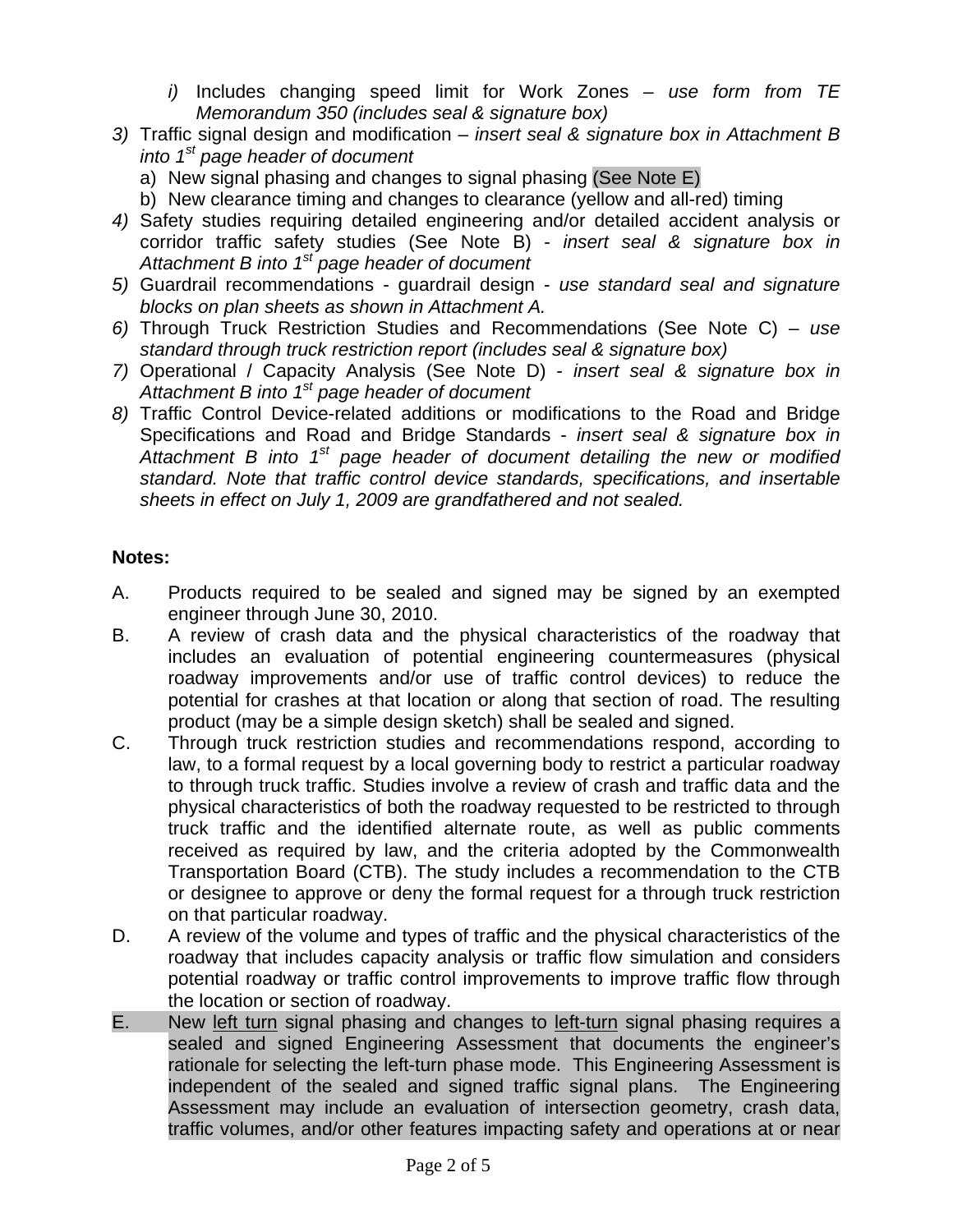the signalized intersection. The content and requirements of the Engineering Assessment are at the discretion of the VDOT Region. Traffic Engineering Division's "Guidance for Determination and Documentation of Left Turn Phasing Mode" document and Left-Turn Phase Selection Engineering Assessment Workbook may be used to document left turn phasing decisions in a clear and consistent manner. This Engineering Assessment requirement is limited to leftturn signal phasing, and is not applicable to right-turn signal phasing, pedestrian phasing, and phase sequencing (i.e. lead, lag, lead/lag, etc.).

The following Traffic Engineering Products were determined by this committee as those not requiring sealing and signing:

- 1. Pedestrian / Bicycle Facility studies
- 2. Street Lighting Warrant studies
- 3. Investigations and field reviews resulting in sign and/or pavement marking installation following established policy and standards, i.e. warning signs, guide signs, route shields, edgeline, centerline, pavement messages, etc.
- 4. Planning level studies (i.e. Feasibility Studies, Small Urban Plans, State Highway Plans, Regional Long-Range Plans, Corridor Studies)
- 5. Temporary Traffic Control plans that only reference the Work Area Protection Manual.
- 6. Signal timings for minimum and maximum green, and changes to cycle lengths, splits, and offsets.
- 7. Road Safety Assessment reports.

For locally administered projects, please refer to the *Guide for Local Administration of Virginia Department of Transportation Projects*. This document can be found on the Local Assistance Division webpage at: http://www.virginiadot.org/business/localassistance.asp

cc: Mr. Mohammad Mirshahi, P.E., Deputy Chief Engineer Regional Ops Maintenance Managers Regional Traffic Engineers Regional Traffic Ops Managers Resident Administrators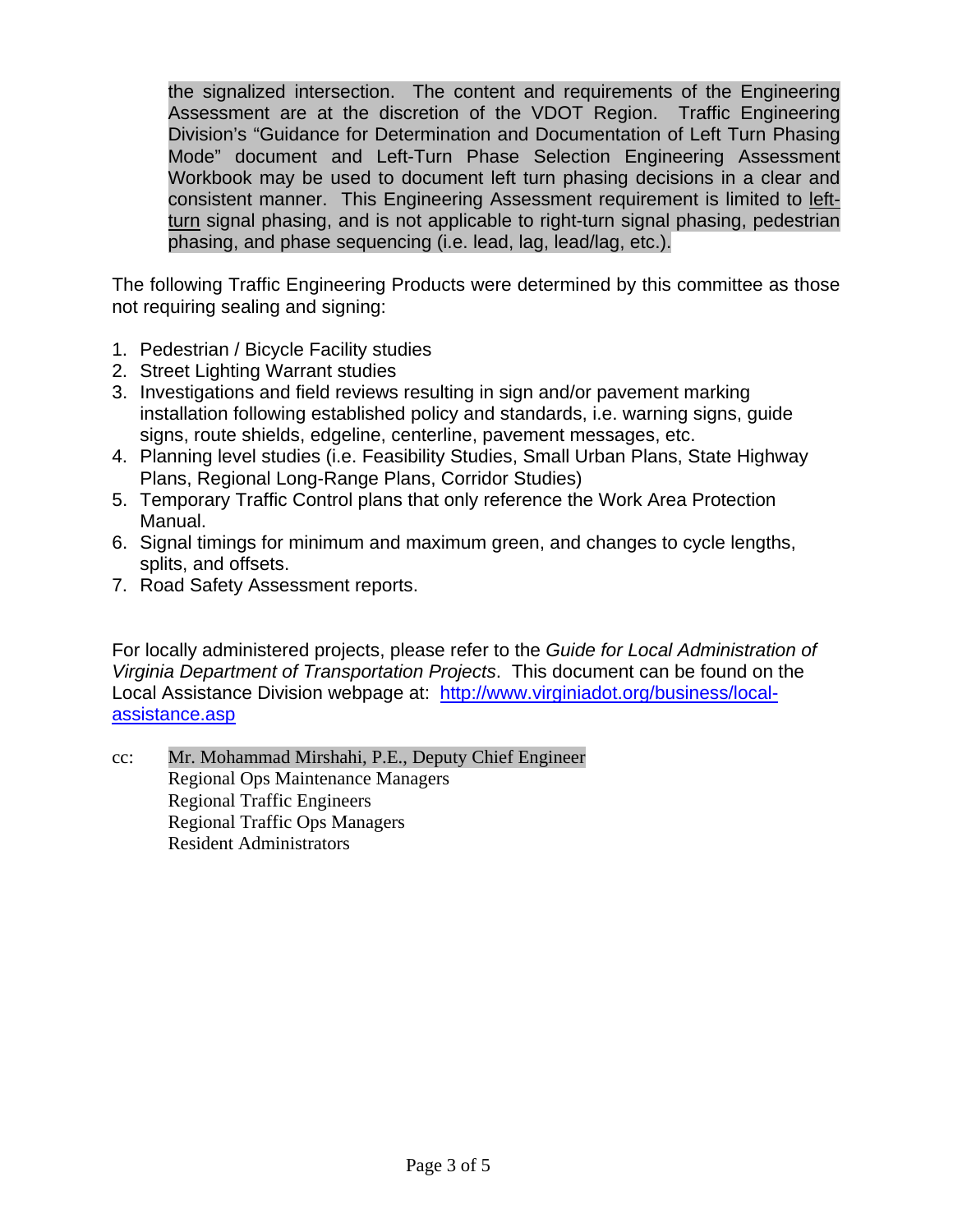#### Attachment A